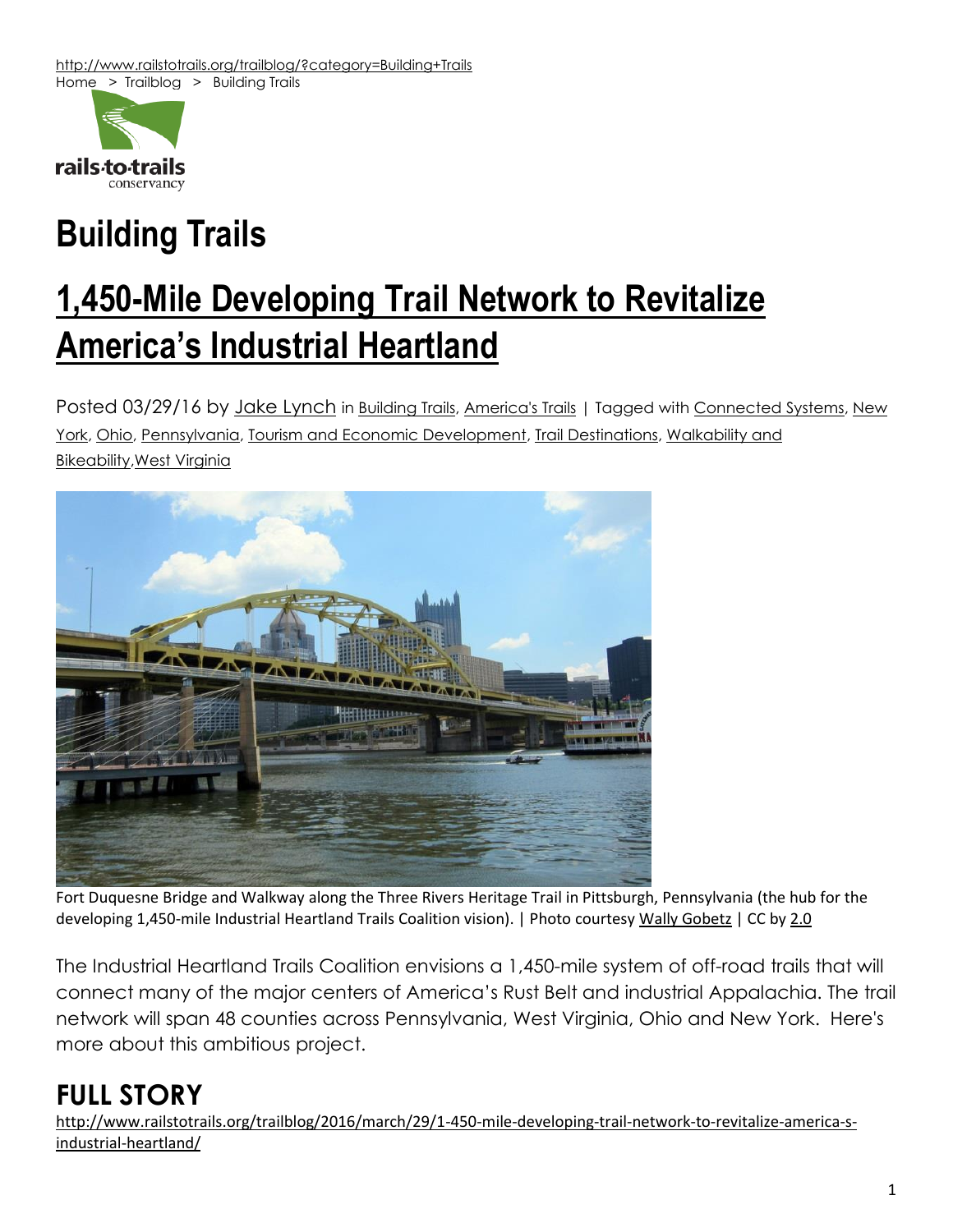[http://www.railstotrails.org/trailblog/2016/march/29/1-450-mile-developing-trail-network-to-revitalize-america-s](http://www.railstotrails.org/trailblog/2016/march/29/1-450-mile-developing-trail-network-to-revitalize-america-s-industrial-heartland/)[industrial-heartland/](http://www.railstotrails.org/trailblog/2016/march/29/1-450-mile-developing-trail-network-to-revitalize-america-s-industrial-heartland/)

[Home](http://www.railstotrails.org/) > [Trailblog](http://www.railstotrails.org/trailblog/) > 1,450-Mile Developing Trail Network to Revitalize America's Industrial Heartland



## **1,450-Mile Developing Trail Network to Revitalize America's Industrial Heartland**

Posted 03/29/16 by Jake [Lynch](http://www.railstotrails.org/trailblog/?author=Jake+Lynch) in [Building](http://www.railstotrails.org/trailblog/?category=Building+Trails) Trails, [America's](http://www.railstotrails.org/trailblog/?category=America%27s+Trails) Trails



Fort Duquesne Bridge and Walkway along the Three Rivers Heritage Trail in Pittsburgh, Pennsylvania (the hub for the developing 1,450-mile Industrial Heartland Trails Coalition vision). | Photo courtesy Wally [Gobetz](https://www.flickr.com/photos/wallyg/5944370219/sizes/l) | CC by [2.0](https://creativecommons.org/licenses/by/2.0/) 

One of my strongest memories from my time working for Rails-to-Trails Conservancy (RTC) was of a visit to the [Longleaf](http://www.traillink.com/trail/longleaf-trace.aspx?utm_source=railstotrails.org&utm_medium=link_trailblog&utm_campaign=RTCreferrals) Trace in southern Mississippi. It's a lovely part of America—and a terrific ride. But it was during my long conversations with the trail's chief pioneer, Harlon Pierce, that I first began to learn what trails are really about and what drives trail advocates across America like Harlon. I asked him what the one thing was he would like to see to improve the Longleaf Trace.



Longleaf Trace in Mississippi | Photo by Jake Lynch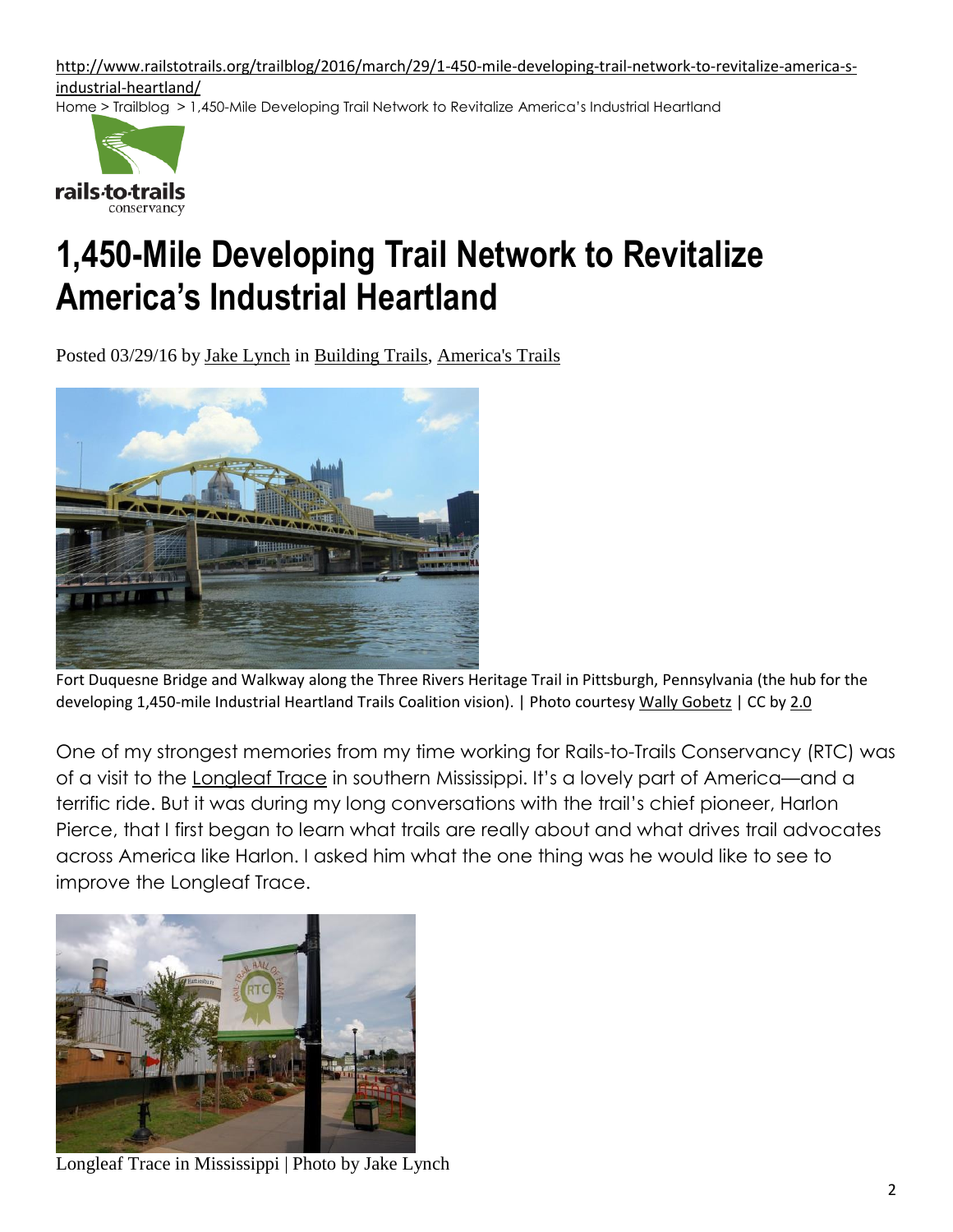"Another trail nearby," he answered without a moment's thought.

I was expecting him to say "new paving" or "lights" or something along those lines. But I later learned that Harlon was getting at an essential truth about the real value and appeal of paved pathways for biking or walking: a trail is only as good as the other things it connects to. That could be other trails, or parks, shopping areas or schools—any place, really, that people want to go.

The strength is in the system. It's a philosophy that guides RTC's work. And it's a concept which is at the very core of what is possibly the most exciting trail development project the organization has undertaken in its 30 years: the Industrial [Heartland](http://www.railstotrails.org/our-work/trail-projects/industrial-heartland-trails-coalition/) Trails Coalition.

### Massive Vision Take Shape

Driven by a regional coalition of trail groups, government agencies, funders and land managers, the Industrial Heartland Trails Coalition envisions a 1,450-mile system of off-road trails that will connect many of the major centers of America's Rust Belt and industrial Appalachia.



Ohio & Erie Canal Towpath in Ohio | Photo courtesy Tom [Bower](https://www.flickr.com/photos/zuikosan/8844989554/sizes/l) | CC b[y2.0](https://creativecommons.org/licenses/by/2.0/)

The envisioned trail network will span 48 counties across four states, running through western Pennsylvania, northern West Virginia and eastern Ohio and reaching into the southwest corner of New York State. Pittsburgh will serve as the network's hub, with trails radiating out of the metro area and connecting to Cleveland and Ashtabula in Ohio, Morgantown and Parkersburg in West Virginia, and Erie in northern Pennsylvania.

As massive and unimaginable as it sounds, this is essentially a project of building strategic, coordinated connections. Much of the framework is already in place and includes some of America's most well-known and loved trails, including the Ohio and Erie Canal [Towpath](http://www.traillink.com/trail/ohio--erie-canalway-towpath-trail.aspx?utm_source=railstotrails.org&utm_medium=link_trailblog&utm_campaign=RTCreferrals) in [Northeast](http://www.traillink.com/trail/ohio--erie-canalway-towpath-trail.aspx?utm_source=railstotrails.org&utm_medium=link_trailblog&utm_campaign=RTCreferrals) Ohio, Three Rivers [Heritage](http://www.traillink.com/trail/three-rivers-heritage-trail.aspx?utm_source=railstotrails.org&utm_medium=link_trailblog&utm_campaign=RTCreferrals) Trail and [Montour](http://www.traillink.com/trail/montour-trail.aspx?utm_source=railstotrails.org&utm_medium=link_trailblog&utm_campaign=RTCreferrals) Trail in Pennsylvania, and the [North](http://www.traillink.com/trail/north-bend-rail-trail.aspx?utm_source=railstotrails.org&utm_medium=link_trailblog&utm_campaign=RTCreferrals) [Bend](http://www.traillink.com/trail/north-bend-rail-trail.aspx?utm_source=railstotrails.org&utm_medium=link_trailblog&utm_campaign=RTCreferrals) Rail Trail and Mon River Trail [North](http://www.traillink.com/trail/mon-river-trail-north.aspx?utm_source=railstotrails.org&utm_medium=link_trailblog&utm_campaign=RTCreferrals) and [South](http://www.traillink.com/trail/mon-river-trail-south.aspx?utm_source=railstotrails.org&utm_medium=link_trailblog&utm_campaign=RTCreferrals) in West Virginia.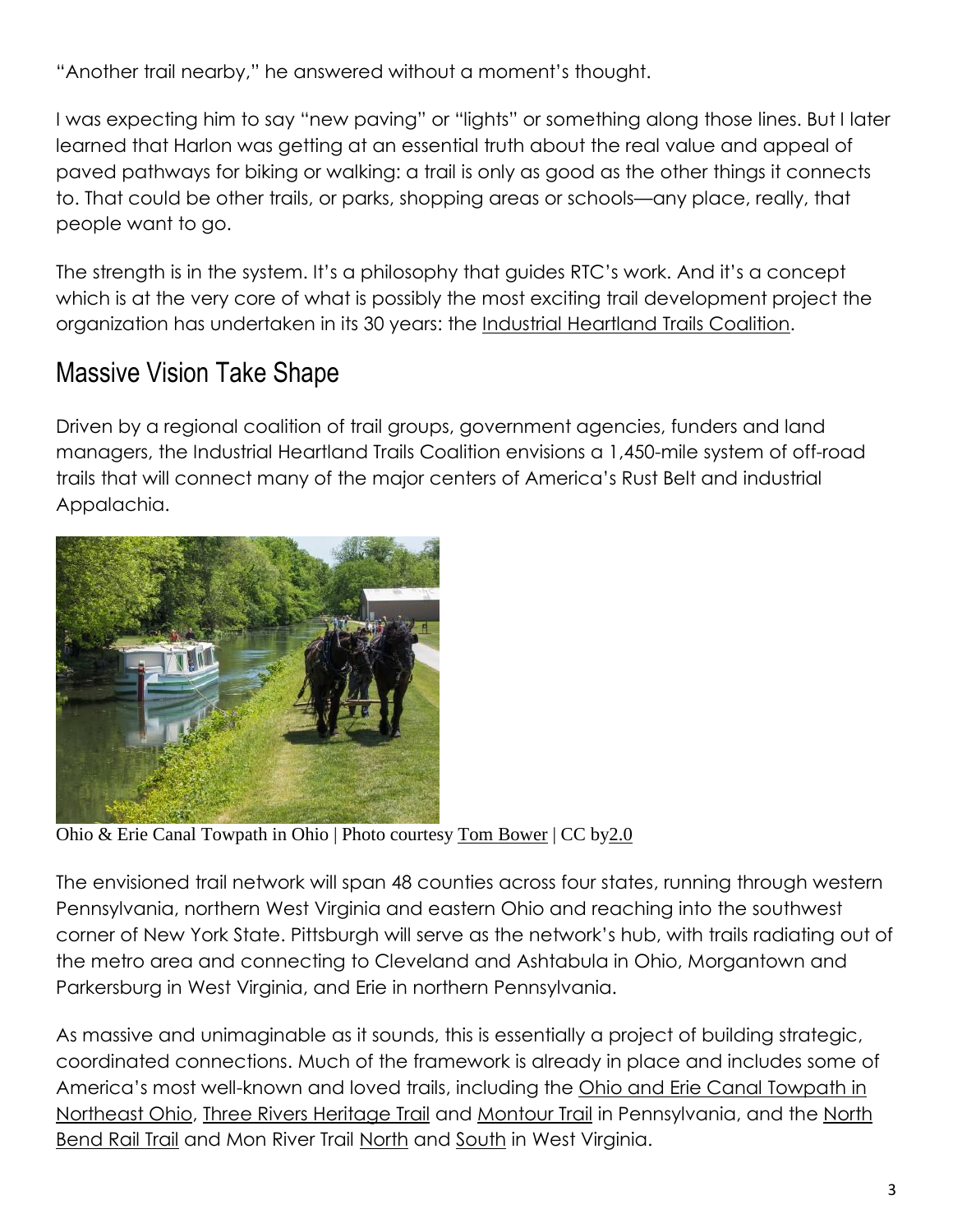Combined, these trails already travel hundreds of miles throughout the nexus of the three states. They just don't all connect to each other. Yet.



Industrial Heartland Trails Coalition (IHTC) project footprint | Courtesy IHTC

In some cases, only a few miles separate one trail from another, including trails outside the formal network, as with the short but vital missing link between the Montour Trail and [Great](http://www.traillink.com/trail/great-allegheny-passage.aspx?utm_source=railstotrails.org&utm_medium=link_trailblog&utm_campaign=RTCreferrals) [Allegheny](http://www.traillink.com/trail/great-allegheny-passage.aspx?utm_source=railstotrails.org&utm_medium=link_trailblog&utm_campaign=RTCreferrals) Passage, which will unlock more than 300 miles of connected trail all the way down to Washington, D.C.

In other cases, more substantial trail connections will have to be made. A proposed 60-mile trail through Tuscarawas, Harrison and Belmont counties in Ohio would connect the southern end of the Towpath Trail with Wheeling, on the Ohio River in West Virginia, and on to Pittsburgh, creating a linked Cleveland-to-Pittsburgh corridor.

This might take some time. And some money. But good people are working on it, and now that they have a coordinated masterplan, and the strength and support of a broad and respected coalition of partners, doors are opening to potential funding sources.

(Let that be a lesson for community development planners and volunteers everywhere; it's amazing what a good vision can do.)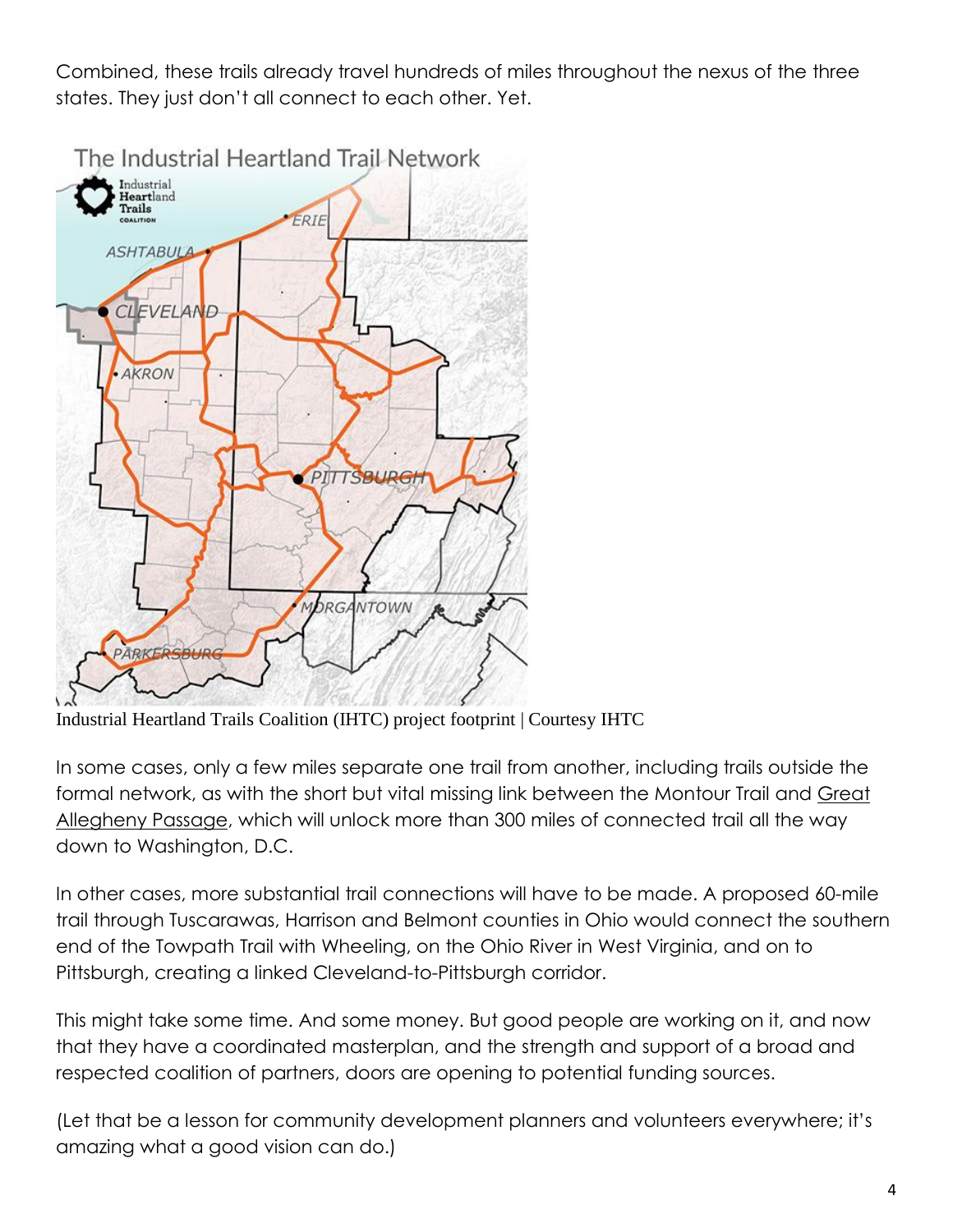### Collaboration and Coordination

These various local efforts are being coordinated under the umbrella of the Industrial Heartlands Trails Coalition, whose working core of 19 organizations includes the Pennsylvania Environmental Council, the National Park Service Rivers, Trails and Conservation Assistance Program and RTC, as well as trail and conservation organizations, government agencies and private foundations.



Montour Trail in Pennsylvania | Photo courtesy [MissMessie](https://www.flickr.com/photos/97335141@N00/4134060134/sizes/l) | CC by [2.0](https://creativecommons.org/licenses/by/2.0/)

Even CSX is at the table. Once a stumbling block for rail-trail builders and advocates, the region's largest owner of disused rail corridors has been a willing and welcome participant in Industrial Heartland Trails Coalition meetings, adding to the air of genuine optimism and excitement about this enormous, though attainable, trail vision.

I heard from trail advocates in West Virginia's Northern Panhandle this week who are working to complete the last 7 miles of trails that will connect D.C. to Wheeling, and create a gateway to Ohio. This project is a great example of how playing "small ball" can lead to big wins when everyone is on the same page. On its own, 7 miles isn't much. But in concert with other planned and exciting trails, it will help unlock a magnificent, expansive trail system.

#### And, it's happening.

"We have five supporting trail groups, plus local government agencies and many citizens wishing us well," says Doug Wayt. Wayt is president of Ohio Valley Trail Partners, a key member of the Industrial Heartland Trails Coalition.